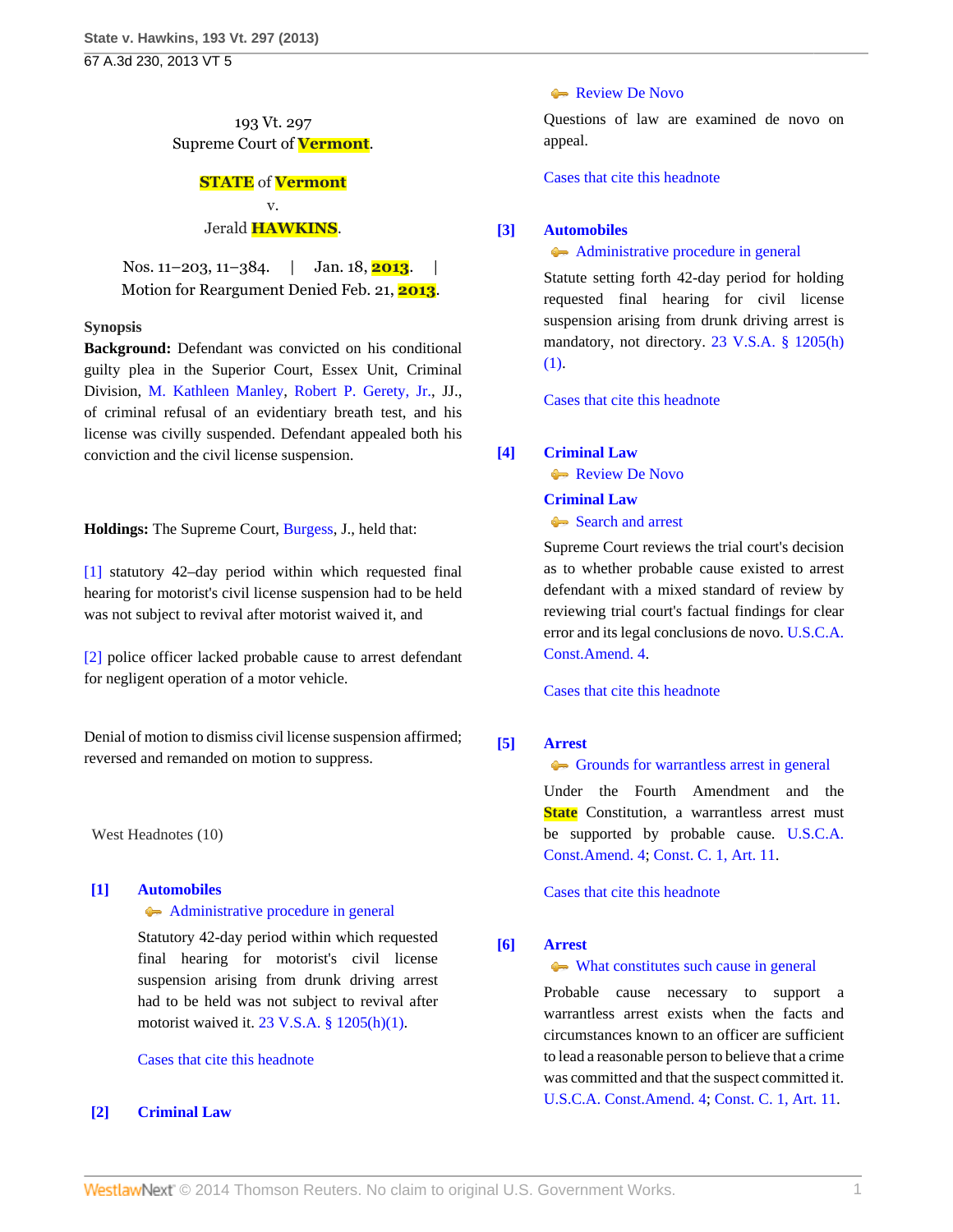[Cases that cite this headnote](http://www.westlaw.com/Link/RelatedInformation/DocHeadnoteLink?docGuid=I6d233712619211e2900d8cbbe5df030a&headnoteId=202967751600620140301042350&originationContext=document&vr=3.0&rs=cblt1.0&transitionType=CitingReferences&contextData=(sc.Search))

#### <span id="page-1-1"></span>**[\[7\]](#page-4-2) [Automobiles](http://www.westlaw.com/Browse/Home/KeyNumber/48A/View.html?docGuid=I6d233712619211e2900d8cbbe5df030a&originationContext=document&vr=3.0&rs=cblt1.0&transitionType=DocumentItem&contextData=(sc.Search))**

#### [Reckless operation](http://www.westlaw.com/Browse/Home/KeyNumber/48Ak330/View.html?docGuid=I6d233712619211e2900d8cbbe5df030a&originationContext=document&vr=3.0&rs=cblt1.0&transitionType=DocumentItem&contextData=(sc.Search))

For purposes of offense of negligent operation of a motor vehicle, the standard for which is ordinary negligence, which examines whether the person breached a duty to exercise ordinary care, the phrase "ordinary care" is the level of care exercised by a careful and prudent person under like circumstances. [23 V.S.A. § 1091\(a\)](http://www.westlaw.com/Link/Document/FullText?findType=L&pubNum=1000883&cite=VTST23S1091&originatingDoc=I6d233712619211e2900d8cbbe5df030a&refType=SP&originationContext=document&vr=3.0&rs=cblt1.0&transitionType=DocumentItem&contextData=(sc.Search)#co_pp_d86d0000be040) [\(2\)](http://www.westlaw.com/Link/Document/FullText?findType=L&pubNum=1000883&cite=VTST23S1091&originatingDoc=I6d233712619211e2900d8cbbe5df030a&refType=SP&originationContext=document&vr=3.0&rs=cblt1.0&transitionType=DocumentItem&contextData=(sc.Search)#co_pp_d86d0000be040).

[Cases that cite this headnote](http://www.westlaw.com/Link/RelatedInformation/DocHeadnoteLink?docGuid=I6d233712619211e2900d8cbbe5df030a&headnoteId=202967751600720140301042350&originationContext=document&vr=3.0&rs=cblt1.0&transitionType=CitingReferences&contextData=(sc.Search))

#### <span id="page-1-0"></span>**[\[8\]](#page-4-3) [Automobiles](http://www.westlaw.com/Browse/Home/KeyNumber/48A/View.html?docGuid=I6d233712619211e2900d8cbbe5df030a&originationContext=document&vr=3.0&rs=cblt1.0&transitionType=DocumentItem&contextData=(sc.Search))**

#### [Grounds](http://www.westlaw.com/Browse/Home/KeyNumber/48Ak349(2)/View.html?docGuid=I6d233712619211e2900d8cbbe5df030a&originationContext=document&vr=3.0&rs=cblt1.0&transitionType=DocumentItem&contextData=(sc.Search))

Police officer lacked probable cause to arrest defendant for negligent operation of a motor vehicle, based on defendant driving his car over a rocky, uneven dirt patch on an unpaved **state** driveway at approximately 25 miles per hour and bottoming out car, as unpaved roads, including driveways, were commonplace throughout the **state**, including county in which defendant was arrested, and, thus, to deliberately travel over such roads was a reality of **state** life, not a rash decision. [U.S.C.A. Const.Amend. 4;](http://www.westlaw.com/Link/Document/FullText?findType=L&pubNum=1000546&cite=USCOAMENDIV&originatingDoc=I6d233712619211e2900d8cbbe5df030a&refType=LQ&originationContext=document&vr=3.0&rs=cblt1.0&transitionType=DocumentItem&contextData=(sc.Search)) [Const. C. 1,](http://www.westlaw.com/Link/Document/FullText?findType=L&pubNum=1000883&cite=VTCNCIART11&originatingDoc=I6d233712619211e2900d8cbbe5df030a&refType=LQ&originationContext=document&vr=3.0&rs=cblt1.0&transitionType=DocumentItem&contextData=(sc.Search)) [Art. 11;](http://www.westlaw.com/Link/Document/FullText?findType=L&pubNum=1000883&cite=VTCNCIART11&originatingDoc=I6d233712619211e2900d8cbbe5df030a&refType=LQ&originationContext=document&vr=3.0&rs=cblt1.0&transitionType=DocumentItem&contextData=(sc.Search)) [23 V.S.A. § 1091\(a\)\(1, 2\).](http://www.westlaw.com/Link/Document/FullText?findType=L&pubNum=1000883&cite=VTST23S1091&originatingDoc=I6d233712619211e2900d8cbbe5df030a&refType=SP&originationContext=document&vr=3.0&rs=cblt1.0&transitionType=DocumentItem&contextData=(sc.Search)#co_pp_8b3b0000958a4)

[Cases that cite this headnote](http://www.westlaw.com/Link/RelatedInformation/DocHeadnoteLink?docGuid=I6d233712619211e2900d8cbbe5df030a&headnoteId=202967751600820140301042350&originationContext=document&vr=3.0&rs=cblt1.0&transitionType=CitingReferences&contextData=(sc.Search))

#### <span id="page-1-2"></span>**[\[9\]](#page-4-4) [Criminal Law](http://www.westlaw.com/Browse/Home/KeyNumber/110/View.html?docGuid=I6d233712619211e2900d8cbbe5df030a&originationContext=document&vr=3.0&rs=cblt1.0&transitionType=DocumentItem&contextData=(sc.Search))**

[Exclusionary Rule in General](http://www.westlaw.com/Browse/Home/KeyNumber/110k392.4/View.html?docGuid=I6d233712619211e2900d8cbbe5df030a&originationContext=document&vr=3.0&rs=cblt1.0&transitionType=DocumentItem&contextData=(sc.Search))

### **[Criminal Law](http://www.westlaw.com/Browse/Home/KeyNumber/110/View.html?docGuid=I6d233712619211e2900d8cbbe5df030a&originationContext=document&vr=3.0&rs=cblt1.0&transitionType=DocumentItem&contextData=(sc.Search))**

[Extent of Exclusion; "Fruit of the](http://www.westlaw.com/Browse/Home/KeyNumber/110k392.39/View.html?docGuid=I6d233712619211e2900d8cbbe5df030a&originationContext=document&vr=3.0&rs=cblt1.0&transitionType=DocumentItem&contextData=(sc.Search)) [Poisonous Tree"](http://www.westlaw.com/Browse/Home/KeyNumber/110k392.39/View.html?docGuid=I6d233712619211e2900d8cbbe5df030a&originationContext=document&vr=3.0&rs=cblt1.0&transitionType=DocumentItem&contextData=(sc.Search))

Evidence obtained in violation of the Fourth Amendment and **State** Constitution or "by exploitation" of a violation, is inadmissible against a criminal defendant. [U.S.C.A.](http://www.westlaw.com/Link/Document/FullText?findType=L&pubNum=1000546&cite=USCOAMENDIV&originatingDoc=I6d233712619211e2900d8cbbe5df030a&refType=LQ&originationContext=document&vr=3.0&rs=cblt1.0&transitionType=DocumentItem&contextData=(sc.Search)) [Const.Amend. 4;](http://www.westlaw.com/Link/Document/FullText?findType=L&pubNum=1000546&cite=USCOAMENDIV&originatingDoc=I6d233712619211e2900d8cbbe5df030a&refType=LQ&originationContext=document&vr=3.0&rs=cblt1.0&transitionType=DocumentItem&contextData=(sc.Search)) [Const. C. 1, Art. 11](http://www.westlaw.com/Link/Document/FullText?findType=L&pubNum=1000883&cite=VTCNCIART11&originatingDoc=I6d233712619211e2900d8cbbe5df030a&refType=LQ&originationContext=document&vr=3.0&rs=cblt1.0&transitionType=DocumentItem&contextData=(sc.Search)).

#### [Cases that cite this headnote](http://www.westlaw.com/Link/RelatedInformation/DocHeadnoteLink?docGuid=I6d233712619211e2900d8cbbe5df030a&headnoteId=202967751600920140301042350&originationContext=document&vr=3.0&rs=cblt1.0&transitionType=CitingReferences&contextData=(sc.Search))

## <span id="page-1-3"></span>**[\[10\]](#page-5-0) [Criminal Law](http://www.westlaw.com/Browse/Home/KeyNumber/110/View.html?docGuid=I6d233712619211e2900d8cbbe5df030a&originationContext=document&vr=3.0&rs=cblt1.0&transitionType=DocumentItem&contextData=(sc.Search))**

#### [Attenuation or dissipation purging taint](http://www.westlaw.com/Browse/Home/KeyNumber/110k392.39(10)/View.html?docGuid=I6d233712619211e2900d8cbbe5df030a&originationContext=document&vr=3.0&rs=cblt1.0&transitionType=DocumentItem&contextData=(sc.Search))

The question in most "fruit of the poisonous tree" cases is whether the chain of causation proceeding from the unlawful conduct has become so attenuated or has been interrupted by some intervening circumstance so as to remove the taint imposed upon that evidence by the original illegality; the temporal closeness between the arrest and the subsequent acquisition of evidence is also of prime importance. [U.S.C.A. Const.Amend. 4;](http://www.westlaw.com/Link/Document/FullText?findType=L&pubNum=1000546&cite=USCOAMENDIV&originatingDoc=I6d233712619211e2900d8cbbe5df030a&refType=LQ&originationContext=document&vr=3.0&rs=cblt1.0&transitionType=DocumentItem&contextData=(sc.Search)) [Const. C. 1, Art. 11.](http://www.westlaw.com/Link/Document/FullText?findType=L&pubNum=1000883&cite=VTCNCIART11&originatingDoc=I6d233712619211e2900d8cbbe5df030a&refType=LQ&originationContext=document&vr=3.0&rs=cblt1.0&transitionType=DocumentItem&contextData=(sc.Search))

[Cases that cite this headnote](http://www.westlaw.com/Link/RelatedInformation/DocHeadnoteLink?docGuid=I6d233712619211e2900d8cbbe5df030a&headnoteId=202967751601020140301042350&originationContext=document&vr=3.0&rs=cblt1.0&transitionType=CitingReferences&contextData=(sc.Search))

#### **Attorneys and Law Firms**

**\*\*232** [William H. Sorrell](http://www.westlaw.com/Link/Document/FullText?findType=h&pubNum=176284&cite=0117737001&originatingDoc=I6d233712619211e2900d8cbbe5df030a&refType=RQ&originationContext=document&vr=3.0&rs=cblt1.0&transitionType=DocumentItem&contextData=(sc.Search)), Attorney General, and [John](http://www.westlaw.com/Link/Document/FullText?findType=h&pubNum=176284&cite=0287381001&originatingDoc=I6d233712619211e2900d8cbbe5df030a&refType=RQ&originationContext=document&vr=3.0&rs=cblt1.0&transitionType=DocumentItem&contextData=(sc.Search)) [Treadwell](http://www.westlaw.com/Link/Document/FullText?findType=h&pubNum=176284&cite=0287381001&originatingDoc=I6d233712619211e2900d8cbbe5df030a&refType=RQ&originationContext=document&vr=3.0&rs=cblt1.0&transitionType=DocumentItem&contextData=(sc.Search)) and David Tartter, Assistant Attorneys General, Montpelier, for Plaintiff–Appellee.

[Kyle C. Sipples](http://www.westlaw.com/Link/Document/FullText?findType=h&pubNum=176284&cite=0205359501&originatingDoc=I6d233712619211e2900d8cbbe5df030a&refType=RQ&originationContext=document&vr=3.0&rs=cblt1.0&transitionType=DocumentItem&contextData=(sc.Search)) of Zuccaro, Willis & Sipples, P.C., St. Johnsbury, for Defendant–Appellant.

Present: [REIBER](http://www.westlaw.com/Link/Document/FullText?findType=h&pubNum=176284&cite=0141970501&originatingDoc=I6d233712619211e2900d8cbbe5df030a&refType=RQ&originationContext=document&vr=3.0&rs=cblt1.0&transitionType=DocumentItem&contextData=(sc.Search)), C.J., [DOOLEY,](http://www.westlaw.com/Link/Document/FullText?findType=h&pubNum=176284&cite=0264531601&originatingDoc=I6d233712619211e2900d8cbbe5df030a&refType=RQ&originationContext=document&vr=3.0&rs=cblt1.0&transitionType=DocumentItem&contextData=(sc.Search)) [SKOGLUND,](http://www.westlaw.com/Link/Document/FullText?findType=h&pubNum=176284&cite=0197190101&originatingDoc=I6d233712619211e2900d8cbbe5df030a&refType=RQ&originationContext=document&vr=3.0&rs=cblt1.0&transitionType=DocumentItem&contextData=(sc.Search)) [BURGESS](http://www.westlaw.com/Link/Document/FullText?findType=h&pubNum=176284&cite=0119873701&originatingDoc=I6d233712619211e2900d8cbbe5df030a&refType=RQ&originationContext=document&vr=3.0&rs=cblt1.0&transitionType=DocumentItem&contextData=(sc.Search)) and [ROBINSON](http://www.westlaw.com/Link/Document/FullText?findType=h&pubNum=176284&cite=0175240301&originatingDoc=I6d233712619211e2900d8cbbe5df030a&refType=RQ&originationContext=document&vr=3.0&rs=cblt1.0&transitionType=DocumentItem&contextData=(sc.Search)), JJ.

#### **Opinion**

## [BURGESS](http://www.westlaw.com/Link/Document/FullText?findType=h&pubNum=176284&cite=0119873701&originatingDoc=I6d233712619211e2900d8cbbe5df030a&refType=RQ&originationContext=document&vr=3.0&rs=cblt1.0&transitionType=DocumentItem&contextData=(sc.Search)), J.

**\*298** ¶ 1. Defendant Jerald **Hawkins** appeals from his conditional guilty plea to criminal refusal of an evidentiary breath test in violation of [23 V.S.A. § 1201\(b\)](http://www.westlaw.com/Link/Document/FullText?findType=L&pubNum=1000883&cite=VTST23S1201&originatingDoc=I6d233712619211e2900d8cbbe5df030a&refType=SP&originationContext=document&vr=3.0&rs=cblt1.0&transitionType=DocumentItem&contextData=(sc.Search)#co_pp_a83b000018c76) and the civil suspension of his driver's license, claiming that the trial court erred in denying his motion to suppress evidence. Defendant argues that he was arrested without probable cause in violation of the Fourth Amendment of the United **States** Constitution and [Article 11](http://www.westlaw.com/Link/Document/FullText?findType=L&pubNum=1000883&cite=VTCNCIART11&originatingDoc=I6d233712619211e2900d8cbbe5df030a&refType=LQ&originationContext=document&vr=3.0&rs=cblt1.0&transitionType=DocumentItem&contextData=(sc.Search)) of the **Vermont** Constitution. Alternatively, he argues that, even if supported by probable cause, the arrest violated the Fourth **\*299** Amendment and [Article 11](http://www.westlaw.com/Link/Document/FullText?findType=L&pubNum=1000883&cite=VTCNCIART11&originatingDoc=I6d233712619211e2900d8cbbe5df030a&refType=LQ&originationContext=document&vr=3.0&rs=cblt1.0&transitionType=DocumentItem&contextData=(sc.Search)) due to excessive force. Defendant urges, further, that statements he made to police were obtained in violation of his rights under the Fifth Amendment of the U.S. Constitution and *Miranda v. Arizona,* [384 U.S. 436, 86 S.Ct. 1602, 16](http://www.westlaw.com/Link/Document/FullText?findType=Y&serNum=1966131580&pubNum=708&originationContext=document&vr=3.0&rs=cblt1.0&transitionType=DocumentItem&contextData=(sc.Search)) [L.Ed.2d 694 \(1966\)](http://www.westlaw.com/Link/Document/FullText?findType=Y&serNum=1966131580&pubNum=708&originationContext=document&vr=3.0&rs=cblt1.0&transitionType=DocumentItem&contextData=(sc.Search)), as well as Article 10 of the **Vermont** Constitution. Defendant also contends he was entitled to judgment in the civil license suspension proceeding because the final hearing did not take place within the mandatory timeframe. We reverse in part, and remand.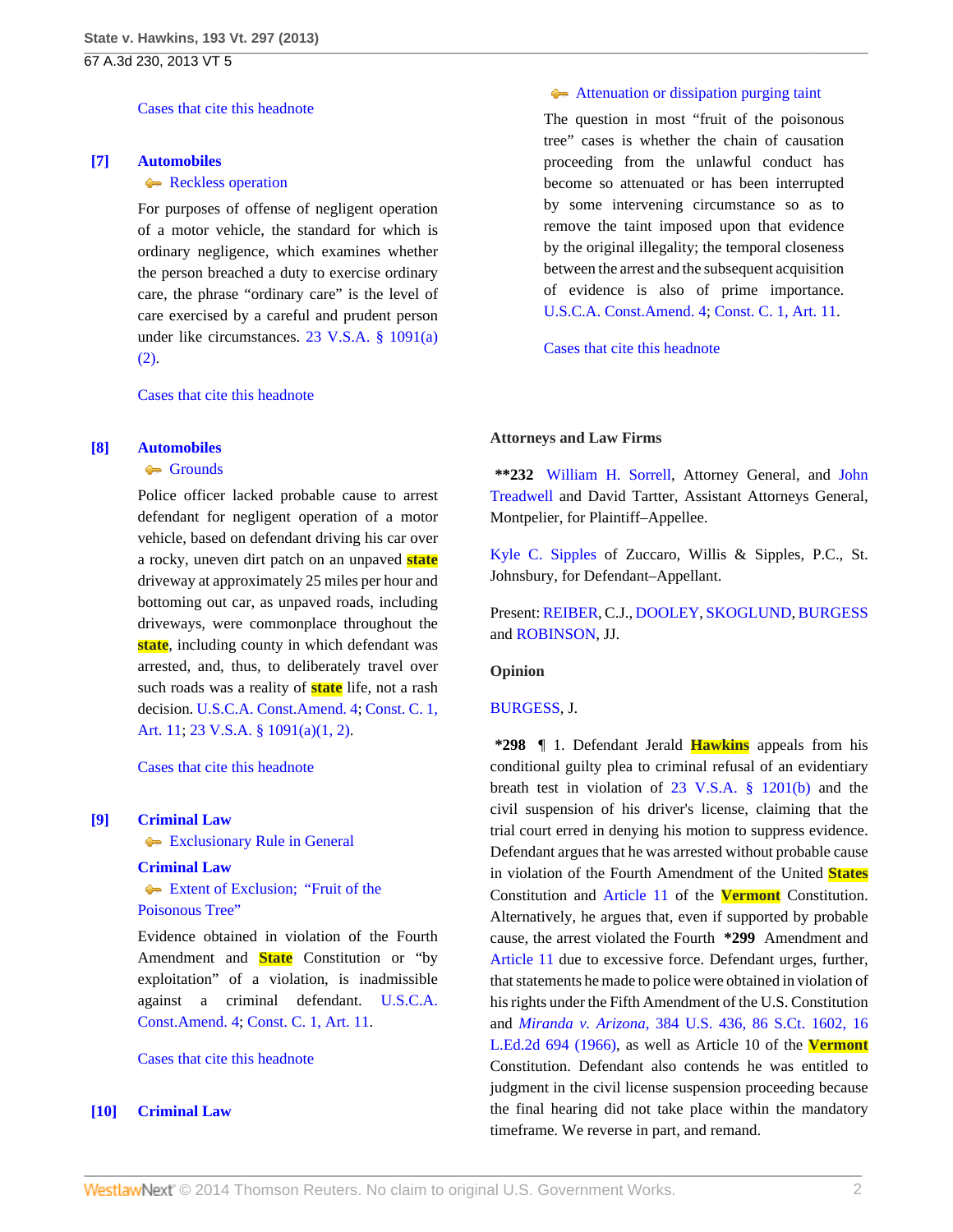¶ 2. The facts, drawn from the trial court's findings, are as follows. On October 10, 2009, at about six p.m., an Essex County deputy sheriff clocked defendant driving sixty-five miles per hour in a fifty-miles-per-hour zone along Route 102 in Maidstone. The deputy turned on his blue lights, but not his siren, and went after defendant. Before the deputy could catch up to him, defendant turned left onto Lovell Road, a private driveway serving a single camp. The deputy followed onto Lovell Road and saw that defendant's car was stopped. Defendant then resumed driving and, at a speed of about twenty-five miles per hour, crossed a washed-out part of the driveway that was about ten to twelve feet across and one to three feet deep, which caused defendant's car to bottom out. Cautious of the road's condition, the deputy did not follow, and, at some point, got out of his cruiser. Defendant drove another forty yards, eventually stopping some distance before a gate that blocked further travel.

¶ 3. Defendant got out of his car and began walking back toward the deputy sheriff, who was about sixty to seventy-five **\*\*233** yards away. Defendant walked with a "shuffling" gate, but did not say or do anything threatening, and kept his empty hands visible. At this point, for what he characterized as "reasons of officer safety," the deputy drew his gun and ordered defendant to get on his knees, face away from him, and place his hands on his head. Defendant was handcuffed, put in the cruiser, and taken to the St. Johnsbury Police Department. While taking defendant to his cruiser, the deputy smelled alcohol on defendant's person and, during the trip to the police station, he observed that defendant had bloodshot eyes and spoke with slurred speech. At no point, however, did the deputy request that defendant perform field sobriety exercises, nor, prior to arriving at the station, did the deputy ask defendant any questions about alcohol consumption.

¶ 4. At the station, the deputy sheriff processed defendant for driving under the influence of alcohol. He started by asking **\*300** defendant the preliminary questions found at page one of the standard DUI processing form, including whether defendant had consumed any alcoholic beverages, how long it had been since his last drink, and how much he had drunk in the last thirty minutes. Turning to page two of the form, the deputy advised defendant of his *[Miranda](http://www.westlaw.com/Link/Document/FullText?findType=Y&serNum=1966131580&originationContext=document&vr=3.0&rs=cblt1.0&transitionType=DocumentItem&contextData=(sc.Search))* rights before asking any further questions. Defendant signed a waiver of these rights and answered the questions at the bottom of page two concerning further details about drinking alcohol relative to time of operation. The deputy then advised defendant of his rights and obligations under **Vermont's** implied consent law, including his right to consult with an attorney before deciding whether to give an evidentiary breath sample. Defendant declined to speak with an attorney and refused to submit to a breath test.

¶ 5. Defendant was charged with criminal refusal of an evidentiary breath test in violation of [23 V.S.A. § 1201\(b\)](http://www.westlaw.com/Link/Document/FullText?findType=L&pubNum=1000883&cite=VTST23S1201&originatingDoc=I6d233712619211e2900d8cbbe5df030a&refType=SP&originationContext=document&vr=3.0&rs=cblt1.0&transitionType=DocumentItem&contextData=(sc.Search)#co_pp_a83b000018c76). Defendant moved to suppress all evidence obtained after the deputy drew his weapon, ordered defendant to his knees, and handcuffed him. He argued that the deputy's actions constituted an unlawful arrest and that therefore all evidence gained as a result of that arrest should be suppressed. Defendant also argued that his answers to the questions on the DUI processing form should be suppressed because they were acquired in violation of his *[Miranda](http://www.westlaw.com/Link/Document/FullText?findType=Y&serNum=1966131580&originationContext=document&vr=3.0&rs=cblt1.0&transitionType=DocumentItem&contextData=(sc.Search))* rights. Defendant maintained that he was in custody for *[Miranda](http://www.westlaw.com/Link/Document/FullText?findType=Y&serNum=1966131580&originationContext=document&vr=3.0&rs=cblt1.0&transitionType=DocumentItem&contextData=(sc.Search))* purposes upon being handcuffed at gunpoint and thus was entitled to *[Miranda](http://www.westlaw.com/Link/Document/FullText?findType=Y&serNum=1966131580&originationContext=document&vr=3.0&rs=cblt1.0&transitionType=DocumentItem&contextData=(sc.Search))* warnings before being questioned. He further asserted that the unlawful questioning before the warnings rendered the subsequent *[Miranda](http://www.westlaw.com/Link/Document/FullText?findType=Y&serNum=1966131580&originationContext=document&vr=3.0&rs=cblt1.0&transitionType=DocumentItem&contextData=(sc.Search))* warnings ineffective, so that his statements following the warnings should also be suppressed. The **State** countered that there was probable cause to arrest defendant for impeding a public officer in violation of [13 V.S.A. § 3001](http://www.westlaw.com/Link/Document/FullText?findType=L&pubNum=1000883&cite=VTST13S3001&originatingDoc=I6d233712619211e2900d8cbbe5df030a&refType=LQ&originationContext=document&vr=3.0&rs=cblt1.0&transitionType=DocumentItem&contextData=(sc.Search)) and for negligent operation of a motor vehicle in violation of [23 V.S.A. § 1091\(a\)](http://www.westlaw.com/Link/Document/FullText?findType=L&pubNum=1000883&cite=VTST23S1091&originatingDoc=I6d233712619211e2900d8cbbe5df030a&refType=SP&originationContext=document&vr=3.0&rs=cblt1.0&transitionType=DocumentItem&contextData=(sc.Search)#co_pp_8b3b0000958a4) due to his crossing the washed-out section of the driveway so as to cause his car to bottom out. The **State** contested suppression of its physical evidence, and challenged suppression of defendant's statements made after *[Miranda](http://www.westlaw.com/Link/Document/FullText?findType=Y&serNum=1966131580&originationContext=document&vr=3.0&rs=cblt1.0&transitionType=DocumentItem&contextData=(sc.Search))* warnings were delivered.

¶ 6. Filed contemporaneously with the criminal case was the **State's** civil action to suspend defendant's license to drive. The parties appeared for a preliminary hearing on October 29, defendant's arraignment date, and a final hearing was set for November **\*301** 19, 2009, forty days after the alleged offense and twenty-one days after the preliminary hearing. Defendant moved for a continuance in order to depose the deputy, **stating** that defendant "waiv[ed] any time requirements affected **\*\*234** by this continuance." The continuance was granted and the final hearing rescheduled for January 25, 2010.

¶ 7. The trial court initially granted the motion to suppress all evidence against defendant on March 16, 2010, and dismissed the civil suspension action. Agreeing that defendant was arrested upon being handcuffed at gunpoint, the court determined that the arrest was unsupported by probable cause since there was no evidence of impeding the officer, and no evidence that the supposed careless driving occurred on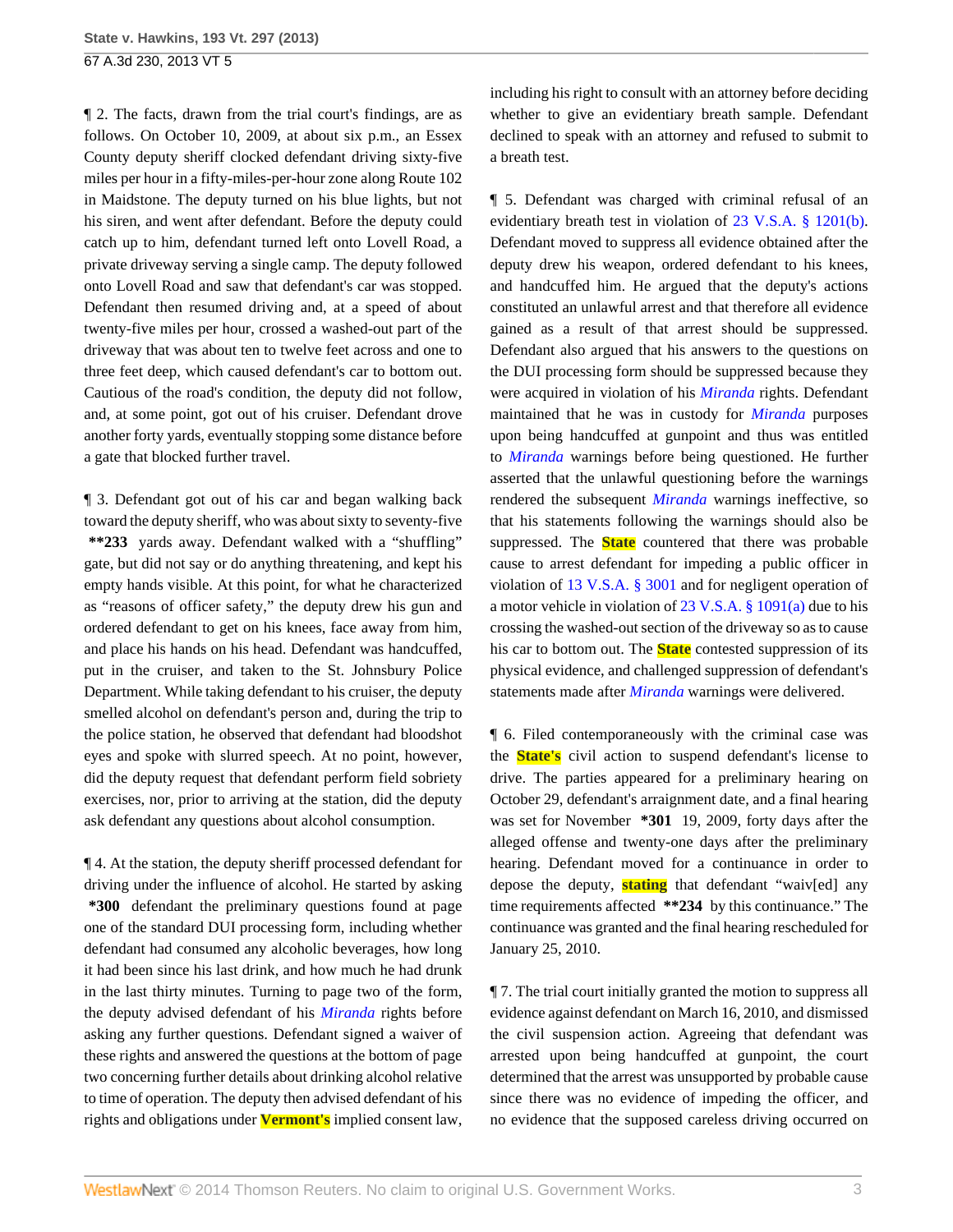a "public highway" as required for the crime of negligent operation, rather than on a private driveway. [23 V.S.A. §](http://www.westlaw.com/Link/Document/FullText?findType=L&pubNum=1000883&cite=VTST23S1091&originatingDoc=I6d233712619211e2900d8cbbe5df030a&refType=SP&originationContext=document&vr=3.0&rs=cblt1.0&transitionType=DocumentItem&contextData=(sc.Search)#co_pp_7b9b000044381)  $1091(a)(1)$ . Looking to defendant's post-arrest statements, the court concluded that the *[Miranda](http://www.westlaw.com/Link/Document/FullText?findType=Y&serNum=1966131580&originationContext=document&vr=3.0&rs=cblt1.0&transitionType=DocumentItem&contextData=(sc.Search))* warnings could not purge the taint of the underlying illegal arrest.

¶ 8. Moving for reconsideration, the **State** argued that the court erred in failing to deem the driveway a public highway as broadly defined for the offense of negligent operation. See [23 V.S.A. § 4\(13\).](http://www.westlaw.com/Link/Document/FullText?findType=L&pubNum=1000883&cite=VTST23S4&originatingDoc=I6d233712619211e2900d8cbbe5df030a&refType=SP&originationContext=document&vr=3.0&rs=cblt1.0&transitionType=DocumentItem&contextData=(sc.Search)#co_pp_aac5000007ec7) After a continuance requested by defendant, the reconsideration hearing set for June was reset for July, and decided on August 10, 2010. Upon reconsideration, the court reversed its prior decision, explaining first that the pertinent statutory definition of public highway included the camp driveway here and, second, that the question of negligence would be left for trial since the court could not hold that defendant's drive across the washout was not negligent as a matter of law. Finally, it concluded that "[a]lthough there was overlap between the pre- and post-*[Miranda](http://www.westlaw.com/Link/Document/FullText?findType=Y&serNum=1966131580&originationContext=document&vr=3.0&rs=cblt1.0&transitionType=DocumentItem&contextData=(sc.Search))* questioning and there was no break, reviewing the totality of the circumstances, there is no evidence that the post-*[Miranda](http://www.westlaw.com/Link/Document/FullText?findType=Y&serNum=1966131580&originationContext=document&vr=3.0&rs=cblt1.0&transitionType=DocumentItem&contextData=(sc.Search))* statements were involuntary, ineffective, or coerced." The civil suspension action was reinstated. Defendant responded with his own motion to reconsider, which was denied on February 1, 2011.

¶ 9. Final hearing on the civil suspension was convened almost three months later on April 29, 2011. On April 15, defendant had interposed a motion to dismiss for failure to hold the final hearing, as required by the statute, "within 21 days of the date of the preliminary hearing" and "no later than 42 days after the date of the alleged offense." [23 V.S.A. §](http://www.westlaw.com/Link/Document/FullText?findType=L&pubNum=1000883&cite=VTST23S1205&originatingDoc=I6d233712619211e2900d8cbbe5df030a&refType=SP&originationContext=document&vr=3.0&rs=cblt1.0&transitionType=DocumentItem&contextData=(sc.Search)#co_pp_b4e500006fdf6) [1205\(h\)\(1\)](http://www.westlaw.com/Link/Document/FullText?findType=L&pubNum=1000883&cite=VTST23S1205&originatingDoc=I6d233712619211e2900d8cbbe5df030a&refType=SP&originationContext=document&vr=3.0&rs=cblt1.0&transitionType=DocumentItem&contextData=(sc.Search)#co_pp_b4e500006fdf6). Defendant compared **\*302** the date of the court's last pretrial ruling on February 1 to the final hearing date of April 29, noting that "[t]his period alone is greater than twenty-one days." His motion to dismiss was taken under advisement by the trial court pending a decision on the merits, which, delivered from the bench, determined the **State** met its burden of proof for license suspension.

¶ 10. The motion to dismiss was next denied. Acknowledging the statutory deadlines, the court noted that the same statute allowed that the "final hearing may only be continued by the consent of the defendant or for good cause shown." *Id.* Understanding defendant's motion to dismiss as proposing a resurrection of the deadlines upon completion of interim motions, the court observed that defendant offered no authority in support of deadline reinstatement. Instead, the court treated defendant's continuance request

and accompanying waiver of the time requirements as the consent necessary to exceed the deadlines under  $\S 1205(h)(1)$ . Upon judgment for the **State** in the civil suspension action, defendant entered his conditional plea to the criminal charge and appealed in both cases.

<span id="page-3-2"></span><span id="page-3-1"></span><span id="page-3-0"></span>**[\[1\]](#page-0-0) [\[2\]](#page-0-1) [\[3](#page-0-2)]** ¶ 11. There is no dispute that defendant initially waived the deadline, and the issue of the deadline's revival is a question of law that we examine de novo on appeal. See **\*\*235** *[Smith v. Desautels,](http://www.westlaw.com/Link/Document/FullText?findType=Y&serNum=2015427543&pubNum=162&originationContext=document&vr=3.0&rs=cblt1.0&transitionType=DocumentItem&contextData=(sc.Search))* 2008 **VT** 17, ¶ 12, 183 **Vt**. 255, [953 A.2d 620](http://www.westlaw.com/Link/Document/FullText?findType=Y&serNum=2015427543&pubNum=162&originationContext=document&vr=3.0&rs=cblt1.0&transitionType=DocumentItem&contextData=(sc.Search)) ("[S]tatutory construction ... is a pure question of law."). Defendant reiterates, correctly, that the forty-twoday limitation is not merely directory, but mandatory. This much was confirmed in *State [v. Singer,](http://www.westlaw.com/Link/Document/FullText?findType=Y&serNum=2000047414&originationContext=document&vr=3.0&rs=cblt1.0&transitionType=DocumentItem&contextData=(sc.Search))* cited by defendant, where the Court found to be mandatory the requirement expressed in the  $\frac{8}{9}$  1205(h) proviso that "[i]n no event may a final hearing occur more than 42 days after the date of the alleged offense without the consent of the defendant or for good cause shown." 170 **Vt**[. 346, 348–49, 749 A.2d 614,](http://www.westlaw.com/Link/Document/FullText?findType=Y&serNum=2000047414&pubNum=162&fi=co_pp_sp_162_616&originationContext=document&vr=3.0&rs=cblt1.0&transitionType=DocumentItem&contextData=(sc.Search)#co_pp_sp_162_616) [616 \(2000\)](http://www.westlaw.com/Link/Document/FullText?findType=Y&serNum=2000047414&pubNum=162&fi=co_pp_sp_162_616&originationContext=document&vr=3.0&rs=cblt1.0&transitionType=DocumentItem&contextData=(sc.Search)#co_pp_sp_162_616). The next sentence of the statute adds, as if to emphasize, that the "final hearing may only be continued by the consent of the defendant or for good cause shown." [23](http://www.westlaw.com/Link/Document/FullText?findType=L&pubNum=1000883&cite=VTST23S1205&originatingDoc=I6d233712619211e2900d8cbbe5df030a&refType=SP&originationContext=document&vr=3.0&rs=cblt1.0&transitionType=DocumentItem&contextData=(sc.Search)#co_pp_b4e500006fdf6) [V.S.A. § 1205\(h\)\(1\).](http://www.westlaw.com/Link/Document/FullText?findType=L&pubNum=1000883&cite=VTST23S1205&originatingDoc=I6d233712619211e2900d8cbbe5df030a&refType=SP&originationContext=document&vr=3.0&rs=cblt1.0&transitionType=DocumentItem&contextData=(sc.Search)#co_pp_b4e500006fdf6)

¶ 12. As below, no authority is presented on appeal to support deadline revival. The statute does not say what defendant desires. Nothing in the legislative language reflects a design for the deadline to recur at any point following a continuance with defendant's consent. That the final hearing did not occur within either twenty-one or forty-two days of the last pretrial decision is **\*303** immaterial to the statutory mandate. The proposition that the deadline calendar should run again after the last pretrial motion is decided results only in a moving target in any event, since yet another motion cannot necessarily be precluded and the last decision could, depending on complexity, take days or months to issue. Defendant's proposed reintroduction of the statutory deadline after his waiver is declined.

<span id="page-3-3"></span>**[\[4\]](#page-0-3)** ¶ 13. We next address defendant's claim that the court erred in concluding that there was probable cause to arrest for negligent operation under [23 V.S.A. § 1091\(a\)](http://www.westlaw.com/Link/Document/FullText?findType=L&pubNum=1000883&cite=VTST23S1091&originatingDoc=I6d233712619211e2900d8cbbe5df030a&refType=SP&originationContext=document&vr=3.0&rs=cblt1.0&transitionType=DocumentItem&contextData=(sc.Search)#co_pp_8b3b0000958a4). We review the court's decision with a mixed standard of review. *[State](http://www.westlaw.com/Link/Document/FullText?findType=Y&serNum=2023213648&pubNum=7691&originationContext=document&vr=3.0&rs=cblt1.0&transitionType=DocumentItem&contextData=(sc.Search)) v. Arrington,* 2010 **VT** [87, ¶ 7, 188](http://www.westlaw.com/Link/Document/FullText?findType=Y&serNum=2023213648&pubNum=7691&originationContext=document&vr=3.0&rs=cblt1.0&transitionType=DocumentItem&contextData=(sc.Search)) **Vt**. 460, 8 **A**.**3d** 483. We review the court's factual findings for clear error and its legal conclusions de novo. *[Id.](http://www.westlaw.com/Link/Document/FullText?findType=Y&serNum=2023213648&originationContext=document&vr=3.0&rs=cblt1.0&transitionType=DocumentItem&contextData=(sc.Search))*

¶ 14. Defendant does not challenge the trial court's findings, but contends that the facts do not support probable cause as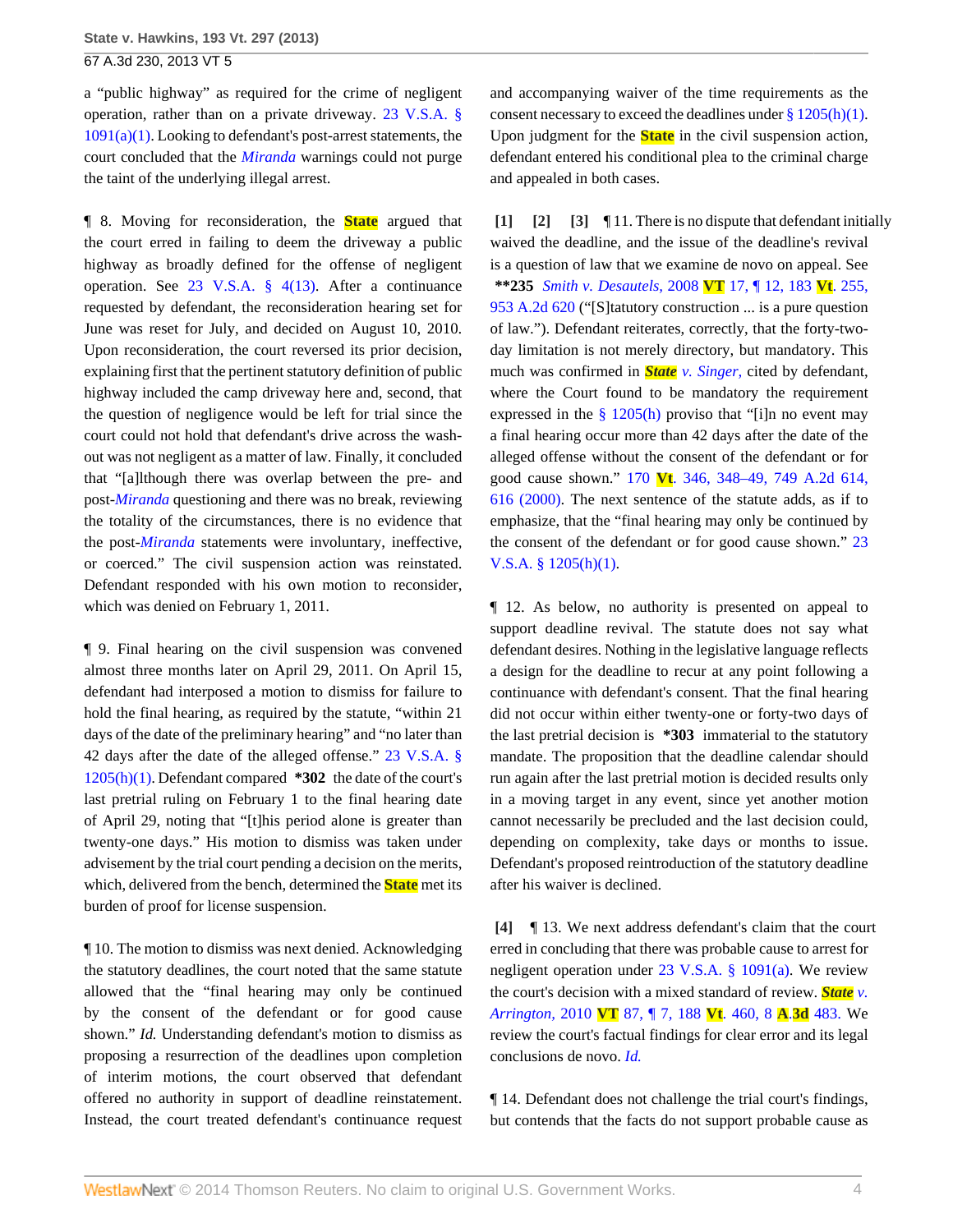a matter of law. Defendant undertakes a three-part assault on the probable cause issue. First, he argues that the private driveway in this case was not a "public highway" as required by [23 V.S.A. § 1091\(a\)](http://www.westlaw.com/Link/Document/FullText?findType=L&pubNum=1000883&cite=VTST23S1091&originatingDoc=I6d233712619211e2900d8cbbe5df030a&refType=SP&originationContext=document&vr=3.0&rs=cblt1.0&transitionType=DocumentItem&contextData=(sc.Search)#co_pp_8b3b0000958a4). Next, he asserts that he did not drive his car in a "negligent manner" as defined by the statute because he endangered no property or person of another. Finally, he submits that he was not negligent in driving over the washed-out portion of the driveway. Defendant is correct on his last point, so we do not address the first two.

<span id="page-4-1"></span><span id="page-4-0"></span>**[\[5\]](#page-0-4) [\[6\]](#page-0-5)** ¶ 15. It is undisputed that defendant was arrested when the deputy sheriff drew his gun, ordered defendant to his knees, and handcuffed him. See *State [v. Chapman,](http://www.westlaw.com/Link/Document/FullText?findType=Y&serNum=2002239279&pubNum=162&fi=co_pp_sp_162_449&originationContext=document&vr=3.0&rs=cblt1.0&transitionType=DocumentItem&contextData=(sc.Search)#co_pp_sp_162_449)* 173 **Vt**. [400, 403–06, 800 A.2d 446, 449–51 \(2002\)](http://www.westlaw.com/Link/Document/FullText?findType=Y&serNum=2002239279&pubNum=162&fi=co_pp_sp_162_449&originationContext=document&vr=3.0&rs=cblt1.0&transitionType=DocumentItem&contextData=(sc.Search)#co_pp_sp_162_449) (concluding that defendant was placed under de facto arrest without probable cause because officer drew weapon without reasonable belief that defendant had committed or was committing crime). Under the Fourth Amendment and [Article 11](http://www.westlaw.com/Link/Document/FullText?findType=L&pubNum=1000883&cite=VTCNCIART11&originatingDoc=I6d233712619211e2900d8cbbe5df030a&refType=LQ&originationContext=document&vr=3.0&rs=cblt1.0&transitionType=DocumentItem&contextData=(sc.Search)), a warrantless arrest must be supported by probable cause. See *[Arrington,](http://www.westlaw.com/Link/Document/FullText?findType=Y&serNum=2023213648&pubNum=6942&originationContext=document&vr=3.0&rs=cblt1.0&transitionType=DocumentItem&contextData=(sc.Search))* 2010 **VT** [87, ¶ 11, 188](http://www.westlaw.com/Link/Document/FullText?findType=Y&serNum=2023213648&pubNum=6942&originationContext=document&vr=3.0&rs=cblt1.0&transitionType=DocumentItem&contextData=(sc.Search)) **Vt**. 460. Probable cause "exists when the facts and circumstances known to an officer are sufficient to lead a reasonable person to believe that a crime was committed and that the suspect committed it." *[Id.](http://www.westlaw.com/Link/Document/FullText?findType=Y&serNum=2023213648&originationContext=document&vr=3.0&rs=cblt1.0&transitionType=DocumentItem&contextData=(sc.Search))* (quotation omitted).

<span id="page-4-2"></span>**[\[7\]](#page-1-1)** ¶ 16. The trial court denied suppression on the ground that the officer had probable cause to arrest defendant for negligent operation of a motor vehicle in violation of [23 V.S.A. § 1091\(a\)\(1\)](http://www.westlaw.com/Link/Document/FullText?findType=L&pubNum=1000883&cite=VTST23S1091&originatingDoc=I6d233712619211e2900d8cbbe5df030a&refType=SP&originationContext=document&vr=3.0&rs=cblt1.0&transitionType=DocumentItem&contextData=(sc.Search)#co_pp_7b9b000044381). See **\*\*236** [V.R.Cr.P. 3\(b\)](http://www.westlaw.com/Link/Document/FullText?findType=L&pubNum=1006374&cite=VTRRCRPR3&originatingDoc=I6d233712619211e2900d8cbbe5df030a&refType=LQ&originationContext=document&vr=3.0&rs=cblt1.0&transitionType=DocumentItem&contextData=(sc.Search)) (authorizing arrest without warrant for misdemeanors **\*304** committed in presence of police). [Section 1091\(a\)](http://www.westlaw.com/Link/Document/FullText?findType=L&pubNum=1000883&cite=VTST23S1091&originatingDoc=I6d233712619211e2900d8cbbe5df030a&refType=SP&originationContext=document&vr=3.0&rs=cblt1.0&transitionType=DocumentItem&contextData=(sc.Search)#co_pp_8b3b0000958a4) proscribes the "operat [ion][of] a motor vehicle on a public highway in a negligent manner." It further provides that "[t]he standard for a conviction for negligent operation ... shall be ordinary negligence, examining whether the person breached a duty to exercise ordinary care." [23 V.S.A. § 1091\(a\)\(2\)](http://www.westlaw.com/Link/Document/FullText?findType=L&pubNum=1000883&cite=VTST23S1091&originatingDoc=I6d233712619211e2900d8cbbe5df030a&refType=SP&originationContext=document&vr=3.0&rs=cblt1.0&transitionType=DocumentItem&contextData=(sc.Search)#co_pp_d86d0000be040). "Ordinary care" is the level of care exercised by a "careful and prudent" person under like circumstances. *[Boutwell v. Champlain](http://www.westlaw.com/Link/Document/FullText?findType=Y&serNum=1915025813&pubNum=161&fi=co_pp_sp_161_113&originationContext=document&vr=3.0&rs=cblt1.0&transitionType=DocumentItem&contextData=(sc.Search)#co_pp_sp_161_113) Realty Co.,* 89 **Vt**[. 80, 90, 94 A. 108, 113 \(1915\).](http://www.westlaw.com/Link/Document/FullText?findType=Y&serNum=1915025813&pubNum=161&fi=co_pp_sp_161_113&originationContext=document&vr=3.0&rs=cblt1.0&transitionType=DocumentItem&contextData=(sc.Search)#co_pp_sp_161_113) The court's finding of probable cause, framed by the **State's** motion for reconsideration, was based on defendant "operating his vehicle at approximately 25 mph across the washed-out section of road and bottoming out." The crux, therefore, is whether defendant's driving of his car over a rocky, uneven, dirt patch in an unpaved **Vermont** driveway at this speed could constitute the type of carelessness that would support a conviction for negligent operation.

<span id="page-4-5"></span><span id="page-4-3"></span>**[\[8\]](#page-1-0)** ¶ 17. Guided by common experience, we agree with defendant that, as a matter of law, driving over the washout as described was not negligent, so there was no probable cause to arrest him for negligent operation. Unpaved roads, including driveways, are commonplace throughout **Vermont**, including Essex County.<sup>[1](#page-5-1)</sup> These roads are often primitive and rough. Over the seasons, they are topped with dirt, snow, ice, and mud. They are studded with rocks and frost heaves, pitted with potholes, wrinkled with washboards, and, worn by weather and trucks, left uneven and, in places, washed-out. To deliberately travel over such roads is a reality of **Vermont** life, not a rash decision.

**\*305** ¶ 18. Viewed another way, the court's decision would mean that every time a public highway in this condition is so used a crime could be charged, and any driver operating on a back road in March would risk prosecution. Such an application of the statute is too broad, and no reasonable jury could find negligence on these facts. See *State [v. Free,](http://www.westlaw.com/Link/Document/FullText?findType=Y&serNum=2000067899&pubNum=162&fi=co_pp_sp_162_624&originationContext=document&vr=3.0&rs=cblt1.0&transitionType=DocumentItem&contextData=(sc.Search)#co_pp_sp_162_624)* 170 **Vt**[. 605, 606, 749 A.2d 622, 624 \(2000\)](http://www.westlaw.com/Link/Document/FullText?findType=Y&serNum=2000067899&pubNum=162&fi=co_pp_sp_162_624&originationContext=document&vr=3.0&rs=cblt1.0&transitionType=DocumentItem&contextData=(sc.Search)#co_pp_sp_162_624) (mem.) (**stating** "where reasonable minds cannot differ" court can decide as matter of law whether defendant is guilty of grossly negligent operation of motor vehicle); see also *[LaVallee v.](http://www.westlaw.com/Link/Document/FullText?findType=Y&serNum=1990032917&pubNum=162&fi=co_pp_sp_162_1075&originationContext=document&vr=3.0&rs=cblt1.0&transitionType=DocumentItem&contextData=(sc.Search)#co_pp_sp_162_1075) Vt. Motor Inns, Inc.,* 153 **Vt**[. 80, 85, 569 A.2d 1073, 1075 \(1989\)](http://www.westlaw.com/Link/Document/FullText?findType=Y&serNum=1990032917&pubNum=162&fi=co_pp_sp_162_1075&originationContext=document&vr=3.0&rs=cblt1.0&transitionType=DocumentItem&contextData=(sc.Search)#co_pp_sp_162_1075) (explaining that trial court properly considered evidence of motel industry's "practice and custom" in determining whether motel was negligent for failure to provide sufficient emergency lighting); [Restatement \(Second\) of Torts § 295A](http://www.westlaw.com/Link/Document/FullText?findType=Y&serNum=0290694023&pubNum=0101577&originationContext=document&vr=3.0&rs=cblt1.0&transitionType=DocumentItem&contextData=(sc.Search)) [\(1965\)](http://www.westlaw.com/Link/Document/FullText?findType=Y&serNum=0290694023&pubNum=0101577&originationContext=document&vr=3.0&rs=cblt1.0&transitionType=DocumentItem&contextData=(sc.Search)) ("In determining whether conduct is negligent, the customs of the community ... are factors to **\*\*237** be taken into account, but are not controlling where a reasonable man would not follow them."). Defendant's estimated speed of twenty-five miles per hour does nothing to change this conclusion since there was no evidence that his speed was excessive under the circumstances, or unnecessary to traverse the washout as he did. The trial court erred, therefore, in concluding that the physical condition of the driveway, coupled with defendant's estimated speed, could support what amounts to a prima facie case that defendant operated his car in a negligent manner in violation of  $\S 1091(a)$ . Because these facts could not constitute negligent operation, his arrest on that basis was unlawful. Defendant's statements to the deputy in the course of subsequent interrogation were the product of that unlawful arrest and consequently must be suppressed.  $2^{\circ}$  $2^{\circ}$ 

<span id="page-4-6"></span><span id="page-4-4"></span>**[\[9\]](#page-1-2)** ¶ 19. The question nevertheless remains whether the physical evidence obtained after defendant's unlawful arrest need also be suppressed as fruit of the poisonous tree. Evidence obtained in violation of the Fourth Amendment and